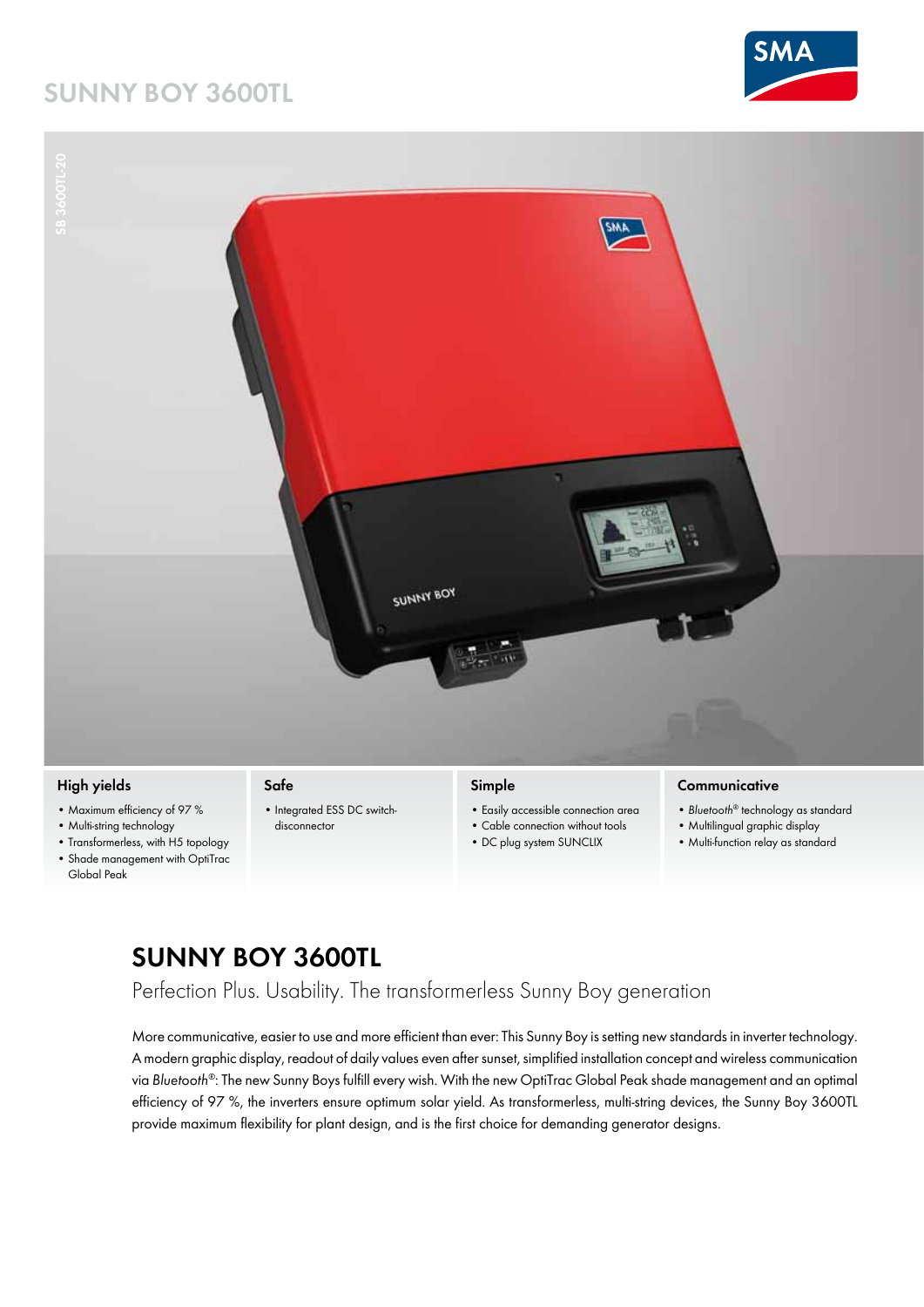# **Sunny Boy 3600TL**

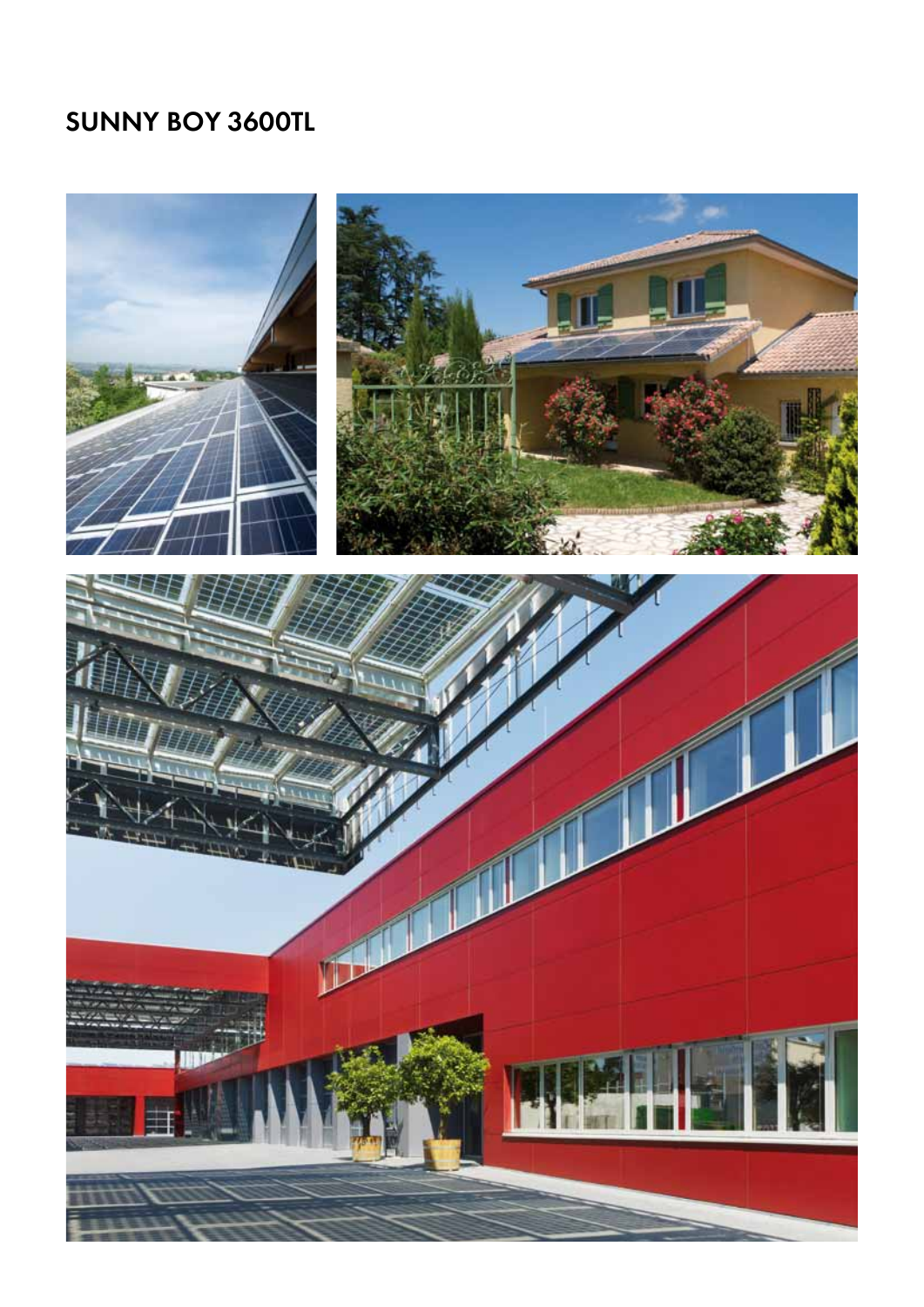

#### **Accessories**

| RS485 interface<br>DM-485CB-10 |
|--------------------------------|
|                                |
|                                |
|                                |

● Standard features ○ Optional features — Not available Preliminary information - last updated: December 2011 Data at nominal conditions

| Input (DC)<br>Max. DC power ( $\circledcirc$ cos $\circledcirc$ = 1)<br>3880W<br>550 V<br>Max. input voltage<br>175 V / 440 V - 400 V<br>MPP voltage range / Rated input voltage<br>Min. input voltage / start input voltage<br>125 V / 150 V<br>15A/15A<br>Max. input current input A / input B<br>15A/15A<br>Max. input current per string input A / input B<br>Number of independent MPP inputs / strings per MPP input<br>2 / A: 2, B: 2<br>Output (AC)<br>3680W<br>Rated power (@ 230 V, 50 Hz)<br>Max. apparent AC power<br>3680 VA<br>220 V, 230 V, 240 V / 180 V - 280 V<br>Nominal AC voltage / range<br>50 Hz, 60 Hz / -5 Hz  +5 Hz<br>AC power frequency / range<br>Rated power frequency / rated grid voltage<br>50 Hz / 230 V<br>Max. output current<br>16A<br>Power factor at rated power<br>Displacement power factor, configurable<br>Feed-in phases / connection phases<br>1/1<br>Efficiency<br>Max. efficiency / European efficiency<br>$97\% / 96.3\%$<br><b>Protective devices</b><br>Input-side disconnection device<br>$\bullet$<br>$\bullet$ / $\bullet$<br>Ground fault monitoring / grid monitoring<br>DC surge arrester (type II), can be integrated<br>$\bullet$ / $\bullet$ / $-$<br>DC reverse polarity protection / AC short-circuit current capability / galvanically isolated<br>All-pole-sensitive residual current monitoring unit<br>$\bullet$<br>Protection class (as per IEC 62103) / overvoltage category (as per IEC 60664-1)<br>1 / III<br>General Data<br>Dimensions $(W/H/D)$<br>470 / 445 / 180 mm<br>$(18.5 / 17.5 / 7.1$ inch)<br>25 kg / 55.12 lb<br>Weight<br>-25 °C  +60 °C / -13 °F  +140 °F<br>Operating temperature range<br>25 dB(A)<br>Noise emission (typical)<br>0.5 W<br>Self-consumption (at night)<br>transformerless<br>Topology<br>Cooling concept<br>Convection<br><b>IP65</b><br>Degree of protection (as per IEC 60529)<br><b>IP54</b><br>Degree of protection of connection area (according to IEC 60529)<br>Climatic category (per IEC 60721-3-4)<br>4K4H<br>100 %<br>Maximum permissible value for relative humidity (non-condensing)<br><b>Features</b><br><b>SUNCLIX</b><br>DC connection<br>Spring clamp terminal<br><b>AC Connection</b><br>Chart<br>Display<br>$\circ$ / $\bullet$<br>Interface: RS485 / Bluetooth<br>0/0/0/0/0<br>Warranty: 5 / 10 / 15 / 20 / 25 years<br>Multi-function relay<br>Certificates and licenses (more available on request)<br>CE, G83 / 1-1, EN 50438*<br>SB 3600TL-20<br>Type designation | <b>Technical Data</b> | <b>Sunny Boy</b><br>3600TL |
|--------------------------------------------------------------------------------------------------------------------------------------------------------------------------------------------------------------------------------------------------------------------------------------------------------------------------------------------------------------------------------------------------------------------------------------------------------------------------------------------------------------------------------------------------------------------------------------------------------------------------------------------------------------------------------------------------------------------------------------------------------------------------------------------------------------------------------------------------------------------------------------------------------------------------------------------------------------------------------------------------------------------------------------------------------------------------------------------------------------------------------------------------------------------------------------------------------------------------------------------------------------------------------------------------------------------------------------------------------------------------------------------------------------------------------------------------------------------------------------------------------------------------------------------------------------------------------------------------------------------------------------------------------------------------------------------------------------------------------------------------------------------------------------------------------------------------------------------------------------------------------------------------------------------------------------------------------------------------------------------------------------------------------------------------------------------------------------------------------------------------------------------------------------------------------------------------------------------------------------------------------------------------------------------------------------------------------------------------------------------------------------------------------------------------------------------------------------------------------------------------|-----------------------|----------------------------|
|                                                                                                                                                                                                                                                                                                                                                                                                                                                                                                                                                                                                                                                                                                                                                                                                                                                                                                                                                                                                                                                                                                                                                                                                                                                                                                                                                                                                                                                                                                                                                                                                                                                                                                                                                                                                                                                                                                                                                                                                                                                                                                                                                                                                                                                                                                                                                                                                                                                                                                  |                       |                            |
|                                                                                                                                                                                                                                                                                                                                                                                                                                                                                                                                                                                                                                                                                                                                                                                                                                                                                                                                                                                                                                                                                                                                                                                                                                                                                                                                                                                                                                                                                                                                                                                                                                                                                                                                                                                                                                                                                                                                                                                                                                                                                                                                                                                                                                                                                                                                                                                                                                                                                                  |                       |                            |
|                                                                                                                                                                                                                                                                                                                                                                                                                                                                                                                                                                                                                                                                                                                                                                                                                                                                                                                                                                                                                                                                                                                                                                                                                                                                                                                                                                                                                                                                                                                                                                                                                                                                                                                                                                                                                                                                                                                                                                                                                                                                                                                                                                                                                                                                                                                                                                                                                                                                                                  |                       |                            |
|                                                                                                                                                                                                                                                                                                                                                                                                                                                                                                                                                                                                                                                                                                                                                                                                                                                                                                                                                                                                                                                                                                                                                                                                                                                                                                                                                                                                                                                                                                                                                                                                                                                                                                                                                                                                                                                                                                                                                                                                                                                                                                                                                                                                                                                                                                                                                                                                                                                                                                  |                       |                            |
|                                                                                                                                                                                                                                                                                                                                                                                                                                                                                                                                                                                                                                                                                                                                                                                                                                                                                                                                                                                                                                                                                                                                                                                                                                                                                                                                                                                                                                                                                                                                                                                                                                                                                                                                                                                                                                                                                                                                                                                                                                                                                                                                                                                                                                                                                                                                                                                                                                                                                                  |                       |                            |
|                                                                                                                                                                                                                                                                                                                                                                                                                                                                                                                                                                                                                                                                                                                                                                                                                                                                                                                                                                                                                                                                                                                                                                                                                                                                                                                                                                                                                                                                                                                                                                                                                                                                                                                                                                                                                                                                                                                                                                                                                                                                                                                                                                                                                                                                                                                                                                                                                                                                                                  |                       |                            |
|                                                                                                                                                                                                                                                                                                                                                                                                                                                                                                                                                                                                                                                                                                                                                                                                                                                                                                                                                                                                                                                                                                                                                                                                                                                                                                                                                                                                                                                                                                                                                                                                                                                                                                                                                                                                                                                                                                                                                                                                                                                                                                                                                                                                                                                                                                                                                                                                                                                                                                  |                       |                            |
|                                                                                                                                                                                                                                                                                                                                                                                                                                                                                                                                                                                                                                                                                                                                                                                                                                                                                                                                                                                                                                                                                                                                                                                                                                                                                                                                                                                                                                                                                                                                                                                                                                                                                                                                                                                                                                                                                                                                                                                                                                                                                                                                                                                                                                                                                                                                                                                                                                                                                                  |                       |                            |
|                                                                                                                                                                                                                                                                                                                                                                                                                                                                                                                                                                                                                                                                                                                                                                                                                                                                                                                                                                                                                                                                                                                                                                                                                                                                                                                                                                                                                                                                                                                                                                                                                                                                                                                                                                                                                                                                                                                                                                                                                                                                                                                                                                                                                                                                                                                                                                                                                                                                                                  |                       |                            |
|                                                                                                                                                                                                                                                                                                                                                                                                                                                                                                                                                                                                                                                                                                                                                                                                                                                                                                                                                                                                                                                                                                                                                                                                                                                                                                                                                                                                                                                                                                                                                                                                                                                                                                                                                                                                                                                                                                                                                                                                                                                                                                                                                                                                                                                                                                                                                                                                                                                                                                  |                       |                            |
|                                                                                                                                                                                                                                                                                                                                                                                                                                                                                                                                                                                                                                                                                                                                                                                                                                                                                                                                                                                                                                                                                                                                                                                                                                                                                                                                                                                                                                                                                                                                                                                                                                                                                                                                                                                                                                                                                                                                                                                                                                                                                                                                                                                                                                                                                                                                                                                                                                                                                                  |                       |                            |
|                                                                                                                                                                                                                                                                                                                                                                                                                                                                                                                                                                                                                                                                                                                                                                                                                                                                                                                                                                                                                                                                                                                                                                                                                                                                                                                                                                                                                                                                                                                                                                                                                                                                                                                                                                                                                                                                                                                                                                                                                                                                                                                                                                                                                                                                                                                                                                                                                                                                                                  |                       |                            |
|                                                                                                                                                                                                                                                                                                                                                                                                                                                                                                                                                                                                                                                                                                                                                                                                                                                                                                                                                                                                                                                                                                                                                                                                                                                                                                                                                                                                                                                                                                                                                                                                                                                                                                                                                                                                                                                                                                                                                                                                                                                                                                                                                                                                                                                                                                                                                                                                                                                                                                  |                       |                            |
|                                                                                                                                                                                                                                                                                                                                                                                                                                                                                                                                                                                                                                                                                                                                                                                                                                                                                                                                                                                                                                                                                                                                                                                                                                                                                                                                                                                                                                                                                                                                                                                                                                                                                                                                                                                                                                                                                                                                                                                                                                                                                                                                                                                                                                                                                                                                                                                                                                                                                                  |                       |                            |
|                                                                                                                                                                                                                                                                                                                                                                                                                                                                                                                                                                                                                                                                                                                                                                                                                                                                                                                                                                                                                                                                                                                                                                                                                                                                                                                                                                                                                                                                                                                                                                                                                                                                                                                                                                                                                                                                                                                                                                                                                                                                                                                                                                                                                                                                                                                                                                                                                                                                                                  |                       |                            |
|                                                                                                                                                                                                                                                                                                                                                                                                                                                                                                                                                                                                                                                                                                                                                                                                                                                                                                                                                                                                                                                                                                                                                                                                                                                                                                                                                                                                                                                                                                                                                                                                                                                                                                                                                                                                                                                                                                                                                                                                                                                                                                                                                                                                                                                                                                                                                                                                                                                                                                  |                       |                            |
|                                                                                                                                                                                                                                                                                                                                                                                                                                                                                                                                                                                                                                                                                                                                                                                                                                                                                                                                                                                                                                                                                                                                                                                                                                                                                                                                                                                                                                                                                                                                                                                                                                                                                                                                                                                                                                                                                                                                                                                                                                                                                                                                                                                                                                                                                                                                                                                                                                                                                                  |                       |                            |
|                                                                                                                                                                                                                                                                                                                                                                                                                                                                                                                                                                                                                                                                                                                                                                                                                                                                                                                                                                                                                                                                                                                                                                                                                                                                                                                                                                                                                                                                                                                                                                                                                                                                                                                                                                                                                                                                                                                                                                                                                                                                                                                                                                                                                                                                                                                                                                                                                                                                                                  |                       |                            |
|                                                                                                                                                                                                                                                                                                                                                                                                                                                                                                                                                                                                                                                                                                                                                                                                                                                                                                                                                                                                                                                                                                                                                                                                                                                                                                                                                                                                                                                                                                                                                                                                                                                                                                                                                                                                                                                                                                                                                                                                                                                                                                                                                                                                                                                                                                                                                                                                                                                                                                  |                       |                            |
|                                                                                                                                                                                                                                                                                                                                                                                                                                                                                                                                                                                                                                                                                                                                                                                                                                                                                                                                                                                                                                                                                                                                                                                                                                                                                                                                                                                                                                                                                                                                                                                                                                                                                                                                                                                                                                                                                                                                                                                                                                                                                                                                                                                                                                                                                                                                                                                                                                                                                                  |                       |                            |
|                                                                                                                                                                                                                                                                                                                                                                                                                                                                                                                                                                                                                                                                                                                                                                                                                                                                                                                                                                                                                                                                                                                                                                                                                                                                                                                                                                                                                                                                                                                                                                                                                                                                                                                                                                                                                                                                                                                                                                                                                                                                                                                                                                                                                                                                                                                                                                                                                                                                                                  |                       |                            |
|                                                                                                                                                                                                                                                                                                                                                                                                                                                                                                                                                                                                                                                                                                                                                                                                                                                                                                                                                                                                                                                                                                                                                                                                                                                                                                                                                                                                                                                                                                                                                                                                                                                                                                                                                                                                                                                                                                                                                                                                                                                                                                                                                                                                                                                                                                                                                                                                                                                                                                  |                       |                            |
|                                                                                                                                                                                                                                                                                                                                                                                                                                                                                                                                                                                                                                                                                                                                                                                                                                                                                                                                                                                                                                                                                                                                                                                                                                                                                                                                                                                                                                                                                                                                                                                                                                                                                                                                                                                                                                                                                                                                                                                                                                                                                                                                                                                                                                                                                                                                                                                                                                                                                                  |                       |                            |
|                                                                                                                                                                                                                                                                                                                                                                                                                                                                                                                                                                                                                                                                                                                                                                                                                                                                                                                                                                                                                                                                                                                                                                                                                                                                                                                                                                                                                                                                                                                                                                                                                                                                                                                                                                                                                                                                                                                                                                                                                                                                                                                                                                                                                                                                                                                                                                                                                                                                                                  |                       |                            |
|                                                                                                                                                                                                                                                                                                                                                                                                                                                                                                                                                                                                                                                                                                                                                                                                                                                                                                                                                                                                                                                                                                                                                                                                                                                                                                                                                                                                                                                                                                                                                                                                                                                                                                                                                                                                                                                                                                                                                                                                                                                                                                                                                                                                                                                                                                                                                                                                                                                                                                  |                       |                            |
|                                                                                                                                                                                                                                                                                                                                                                                                                                                                                                                                                                                                                                                                                                                                                                                                                                                                                                                                                                                                                                                                                                                                                                                                                                                                                                                                                                                                                                                                                                                                                                                                                                                                                                                                                                                                                                                                                                                                                                                                                                                                                                                                                                                                                                                                                                                                                                                                                                                                                                  |                       |                            |
|                                                                                                                                                                                                                                                                                                                                                                                                                                                                                                                                                                                                                                                                                                                                                                                                                                                                                                                                                                                                                                                                                                                                                                                                                                                                                                                                                                                                                                                                                                                                                                                                                                                                                                                                                                                                                                                                                                                                                                                                                                                                                                                                                                                                                                                                                                                                                                                                                                                                                                  |                       |                            |
|                                                                                                                                                                                                                                                                                                                                                                                                                                                                                                                                                                                                                                                                                                                                                                                                                                                                                                                                                                                                                                                                                                                                                                                                                                                                                                                                                                                                                                                                                                                                                                                                                                                                                                                                                                                                                                                                                                                                                                                                                                                                                                                                                                                                                                                                                                                                                                                                                                                                                                  |                       |                            |
|                                                                                                                                                                                                                                                                                                                                                                                                                                                                                                                                                                                                                                                                                                                                                                                                                                                                                                                                                                                                                                                                                                                                                                                                                                                                                                                                                                                                                                                                                                                                                                                                                                                                                                                                                                                                                                                                                                                                                                                                                                                                                                                                                                                                                                                                                                                                                                                                                                                                                                  |                       |                            |
|                                                                                                                                                                                                                                                                                                                                                                                                                                                                                                                                                                                                                                                                                                                                                                                                                                                                                                                                                                                                                                                                                                                                                                                                                                                                                                                                                                                                                                                                                                                                                                                                                                                                                                                                                                                                                                                                                                                                                                                                                                                                                                                                                                                                                                                                                                                                                                                                                                                                                                  |                       |                            |
|                                                                                                                                                                                                                                                                                                                                                                                                                                                                                                                                                                                                                                                                                                                                                                                                                                                                                                                                                                                                                                                                                                                                                                                                                                                                                                                                                                                                                                                                                                                                                                                                                                                                                                                                                                                                                                                                                                                                                                                                                                                                                                                                                                                                                                                                                                                                                                                                                                                                                                  |                       |                            |
|                                                                                                                                                                                                                                                                                                                                                                                                                                                                                                                                                                                                                                                                                                                                                                                                                                                                                                                                                                                                                                                                                                                                                                                                                                                                                                                                                                                                                                                                                                                                                                                                                                                                                                                                                                                                                                                                                                                                                                                                                                                                                                                                                                                                                                                                                                                                                                                                                                                                                                  |                       |                            |
|                                                                                                                                                                                                                                                                                                                                                                                                                                                                                                                                                                                                                                                                                                                                                                                                                                                                                                                                                                                                                                                                                                                                                                                                                                                                                                                                                                                                                                                                                                                                                                                                                                                                                                                                                                                                                                                                                                                                                                                                                                                                                                                                                                                                                                                                                                                                                                                                                                                                                                  |                       |                            |
|                                                                                                                                                                                                                                                                                                                                                                                                                                                                                                                                                                                                                                                                                                                                                                                                                                                                                                                                                                                                                                                                                                                                                                                                                                                                                                                                                                                                                                                                                                                                                                                                                                                                                                                                                                                                                                                                                                                                                                                                                                                                                                                                                                                                                                                                                                                                                                                                                                                                                                  |                       |                            |
|                                                                                                                                                                                                                                                                                                                                                                                                                                                                                                                                                                                                                                                                                                                                                                                                                                                                                                                                                                                                                                                                                                                                                                                                                                                                                                                                                                                                                                                                                                                                                                                                                                                                                                                                                                                                                                                                                                                                                                                                                                                                                                                                                                                                                                                                                                                                                                                                                                                                                                  |                       |                            |
|                                                                                                                                                                                                                                                                                                                                                                                                                                                                                                                                                                                                                                                                                                                                                                                                                                                                                                                                                                                                                                                                                                                                                                                                                                                                                                                                                                                                                                                                                                                                                                                                                                                                                                                                                                                                                                                                                                                                                                                                                                                                                                                                                                                                                                                                                                                                                                                                                                                                                                  |                       |                            |
|                                                                                                                                                                                                                                                                                                                                                                                                                                                                                                                                                                                                                                                                                                                                                                                                                                                                                                                                                                                                                                                                                                                                                                                                                                                                                                                                                                                                                                                                                                                                                                                                                                                                                                                                                                                                                                                                                                                                                                                                                                                                                                                                                                                                                                                                                                                                                                                                                                                                                                  |                       |                            |
|                                                                                                                                                                                                                                                                                                                                                                                                                                                                                                                                                                                                                                                                                                                                                                                                                                                                                                                                                                                                                                                                                                                                                                                                                                                                                                                                                                                                                                                                                                                                                                                                                                                                                                                                                                                                                                                                                                                                                                                                                                                                                                                                                                                                                                                                                                                                                                                                                                                                                                  |                       |                            |
|                                                                                                                                                                                                                                                                                                                                                                                                                                                                                                                                                                                                                                                                                                                                                                                                                                                                                                                                                                                                                                                                                                                                                                                                                                                                                                                                                                                                                                                                                                                                                                                                                                                                                                                                                                                                                                                                                                                                                                                                                                                                                                                                                                                                                                                                                                                                                                                                                                                                                                  |                       |                            |
|                                                                                                                                                                                                                                                                                                                                                                                                                                                                                                                                                                                                                                                                                                                                                                                                                                                                                                                                                                                                                                                                                                                                                                                                                                                                                                                                                                                                                                                                                                                                                                                                                                                                                                                                                                                                                                                                                                                                                                                                                                                                                                                                                                                                                                                                                                                                                                                                                                                                                                  |                       |                            |
|                                                                                                                                                                                                                                                                                                                                                                                                                                                                                                                                                                                                                                                                                                                                                                                                                                                                                                                                                                                                                                                                                                                                                                                                                                                                                                                                                                                                                                                                                                                                                                                                                                                                                                                                                                                                                                                                                                                                                                                                                                                                                                                                                                                                                                                                                                                                                                                                                                                                                                  |                       |                            |
|                                                                                                                                                                                                                                                                                                                                                                                                                                                                                                                                                                                                                                                                                                                                                                                                                                                                                                                                                                                                                                                                                                                                                                                                                                                                                                                                                                                                                                                                                                                                                                                                                                                                                                                                                                                                                                                                                                                                                                                                                                                                                                                                                                                                                                                                                                                                                                                                                                                                                                  |                       |                            |
|                                                                                                                                                                                                                                                                                                                                                                                                                                                                                                                                                                                                                                                                                                                                                                                                                                                                                                                                                                                                                                                                                                                                                                                                                                                                                                                                                                                                                                                                                                                                                                                                                                                                                                                                                                                                                                                                                                                                                                                                                                                                                                                                                                                                                                                                                                                                                                                                                                                                                                  |                       |                            |
|                                                                                                                                                                                                                                                                                                                                                                                                                                                                                                                                                                                                                                                                                                                                                                                                                                                                                                                                                                                                                                                                                                                                                                                                                                                                                                                                                                                                                                                                                                                                                                                                                                                                                                                                                                                                                                                                                                                                                                                                                                                                                                                                                                                                                                                                                                                                                                                                                                                                                                  |                       |                            |
|                                                                                                                                                                                                                                                                                                                                                                                                                                                                                                                                                                                                                                                                                                                                                                                                                                                                                                                                                                                                                                                                                                                                                                                                                                                                                                                                                                                                                                                                                                                                                                                                                                                                                                                                                                                                                                                                                                                                                                                                                                                                                                                                                                                                                                                                                                                                                                                                                                                                                                  |                       |                            |
|                                                                                                                                                                                                                                                                                                                                                                                                                                                                                                                                                                                                                                                                                                                                                                                                                                                                                                                                                                                                                                                                                                                                                                                                                                                                                                                                                                                                                                                                                                                                                                                                                                                                                                                                                                                                                                                                                                                                                                                                                                                                                                                                                                                                                                                                                                                                                                                                                                                                                                  |                       |                            |
|                                                                                                                                                                                                                                                                                                                                                                                                                                                                                                                                                                                                                                                                                                                                                                                                                                                                                                                                                                                                                                                                                                                                                                                                                                                                                                                                                                                                                                                                                                                                                                                                                                                                                                                                                                                                                                                                                                                                                                                                                                                                                                                                                                                                                                                                                                                                                                                                                                                                                                  |                       |                            |
|                                                                                                                                                                                                                                                                                                                                                                                                                                                                                                                                                                                                                                                                                                                                                                                                                                                                                                                                                                                                                                                                                                                                                                                                                                                                                                                                                                                                                                                                                                                                                                                                                                                                                                                                                                                                                                                                                                                                                                                                                                                                                                                                                                                                                                                                                                                                                                                                                                                                                                  |                       |                            |
|                                                                                                                                                                                                                                                                                                                                                                                                                                                                                                                                                                                                                                                                                                                                                                                                                                                                                                                                                                                                                                                                                                                                                                                                                                                                                                                                                                                                                                                                                                                                                                                                                                                                                                                                                                                                                                                                                                                                                                                                                                                                                                                                                                                                                                                                                                                                                                                                                                                                                                  |                       |                            |
|                                                                                                                                                                                                                                                                                                                                                                                                                                                                                                                                                                                                                                                                                                                                                                                                                                                                                                                                                                                                                                                                                                                                                                                                                                                                                                                                                                                                                                                                                                                                                                                                                                                                                                                                                                                                                                                                                                                                                                                                                                                                                                                                                                                                                                                                                                                                                                                                                                                                                                  |                       |                            |
|                                                                                                                                                                                                                                                                                                                                                                                                                                                                                                                                                                                                                                                                                                                                                                                                                                                                                                                                                                                                                                                                                                                                                                                                                                                                                                                                                                                                                                                                                                                                                                                                                                                                                                                                                                                                                                                                                                                                                                                                                                                                                                                                                                                                                                                                                                                                                                                                                                                                                                  |                       |                            |

<sup>\*</sup> Does not apply to all national deviations of EN 50438